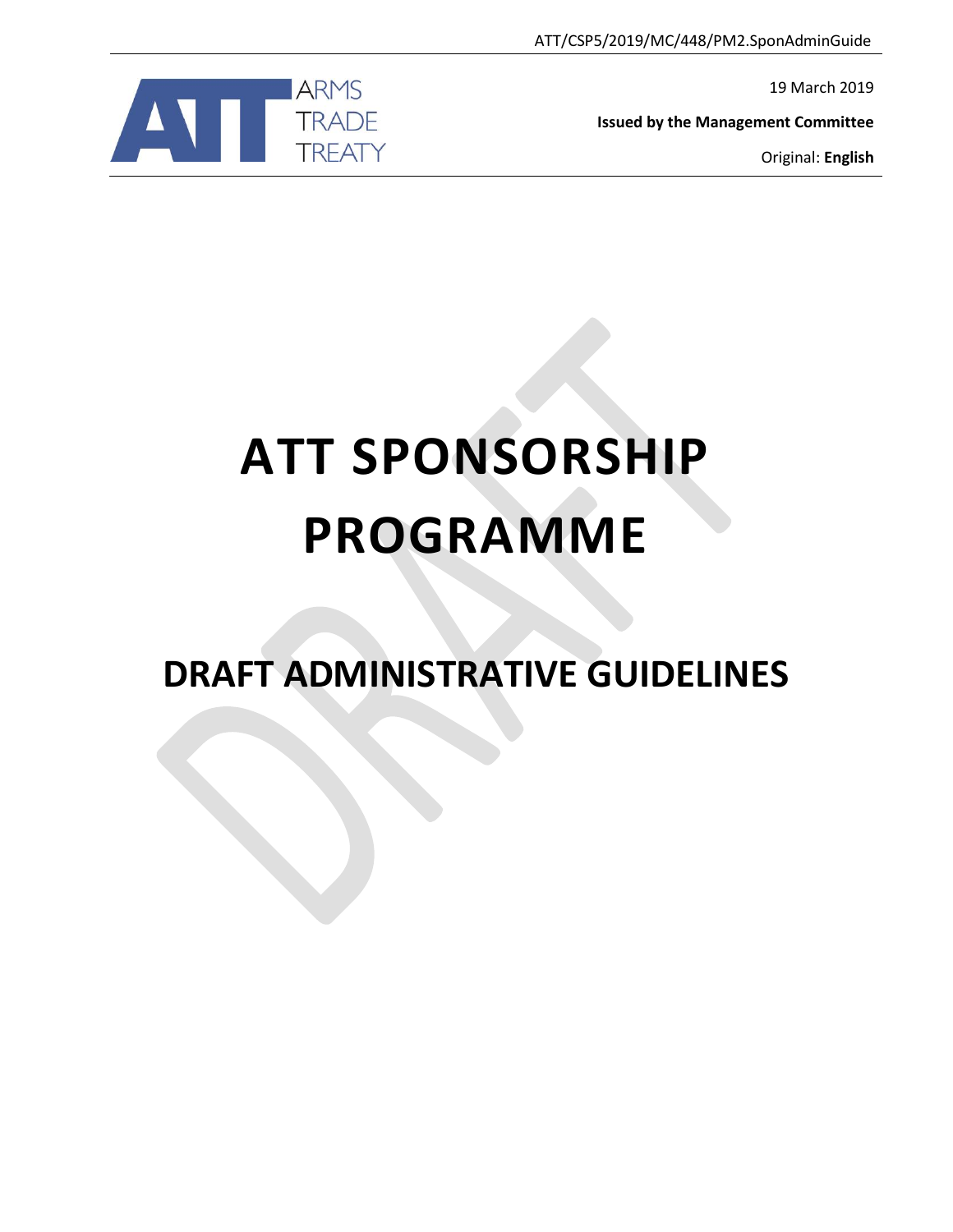## **DRAFT ADMINISTRATIVE GUIDELINES FOR THE ATT SPONSORSHIP PROGRAMME**

1. In accordance with the terms of the relevant decision taken by the Fourth Conference of States Parties to the Arms Trade Treaty (CSP4) to entrust the ATT Secretariat with the administration of the ATT sponsorship programme (see paragraph 34 of the *[Final Report](https://www.thearmstradetreaty.org/images/CSP4/CSP4_documents/CSP4_Final_Report-_August_2018_ATT_CSP4_2018_SEC_369_Conf.FinRep.Rev1.pdf)* of CSP4 held from 20-24 August 2018 (ATT/CSP4/2018/SEC/369/Conf.FinRep.Rev1)), the following draft guidelines have been developed to govern the administration of the ATT sponsorship programme.

### **Purpose and Scope of the Sponsorship Programme**

2. The ATT sponsorship programme is established to facilitate participation in ATT meetings.

3. The primary objective of the ATT sponsorship programme is to maximize the scale and diversity of participation of experts from States in ATT meetings to ensure representative and participatory discourse and decision-making during the meetings and, ultimately, contribute to strengthening implementation and universalization of the Treaty.

4. The following principles will apply to the operations/administration of the ATT sponsorship programme:

- o Participation
- o Inclusivity (including gender equality considerations)
- o Transparency
- **Objectivity**
- Accountability
- Efficiency
- Effectiveness

#### **Organisation and responsibilities**

5. The ATT sponsorship programme shall be administered by the ATT Secretariat.

# *ATT Secretariat*

6. The ATT Secretariat is entrusted with the overall management of the ATT sponsorship programme, including managing the sponsorship funds, the selection of the delegates to be sponsored in consultation with donors to the ATT sponsorship programme, and technical management.

7. With respect to the management of sponsorship funds, the ATT Secretariat will:

- a. Prepare funding proposals and issue calls for contributions to the sponsorship programme as necessary, but at least on an annual basis;
- b. Establish a separate bank account dedicated to the sponsorship programme to facilitate transparency in the accounting and auditing of the sponsorship programme;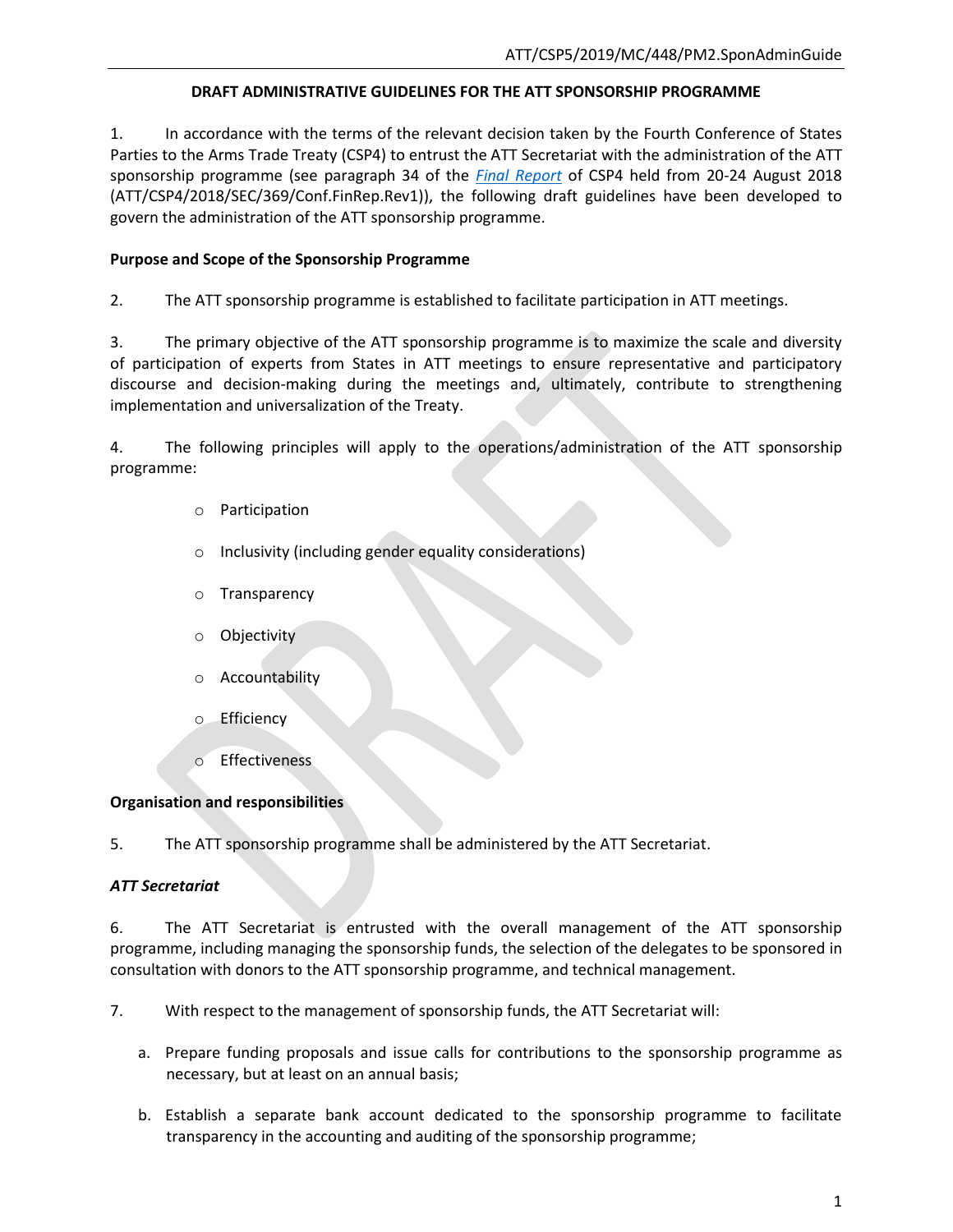- c. Allocate up to  $8\%$ <sup>1</sup> of the sponsorship funds received to the administration of the ATT sponsorship programme; and
- d. Report comprehensively on the status and implementation of the ATT sponsorship programme at Conferences of States Parties and ensure the report is publicly available on the ATT website.
- 8. With respect to the selection of delegates to be sponsored, the ATT Secretariat will:
	- a. Develop the application procedures for the ATT sponsorship programme, including an application form;
	- b. Advertise the ATT sponsorship programme and issue an invitation to apply to the ATT sponsorship programme in advance (preferably 3 months ahead of meeting) of each ATT meeting (subject to the availability of sponsorship funds); and
	- c. Select applicants to be sponsored on the basis of the *General Principles for Selection of Delegates to be Sponsored by the ATT Sponsorship Programme* (Annex A), and inform donors of such selection through the circulation of a shortlist for their consideration prior to taking the final decision.

9. With respect to the technical management of the ATT sponsorship programme, the ATT Secretariat will provide the following services to sponsored delegates in accordance with the *ATT Sponsorship Programme: Financial Protocol* (see Annex B):

- a. Booking and issuing flight tickets for sponsored delegates;
- b. Booking and paying for accommodation for sponsored delegates;
- c. Paying allowances (per diems) for expenses (lunch and dinner) to sponsored delegates;
- d. Paying terminal allowances (for ground transportation) to sponsored delegates; and
- e. Where necessary, providing a letter in support of a delegate's visa application.

#### **Operation of the ATT Sponsorship Programme**

#### *Contributions*

 $\overline{a}$ 

10. The ATT Secretariat will issue a call for voluntary contributions to the ATT sponsorship programme as required, and at least twice on an annual basis.

11. States Parties or other entities may donate to the ATT sponsorship programme throughout the year and may make pledges at a dedicated segment of each ordinary session of the Conference of States Parties.

12. Although there is a preference for as little earmarking of voluntary contributions as possible, States Parties or other entities may earmark their contributions to the ATT Sponsorship Programme.

<sup>1</sup> These funds will be committed to, *inter alia*, advertising the sponsorship programme, procuring services associated with the sponsorship programme including the engagement of a travel agency, hiring additional (temporary) staff to assist sponsored delegates with their participation in meetings, and communication costs associated with the sponsorship programme.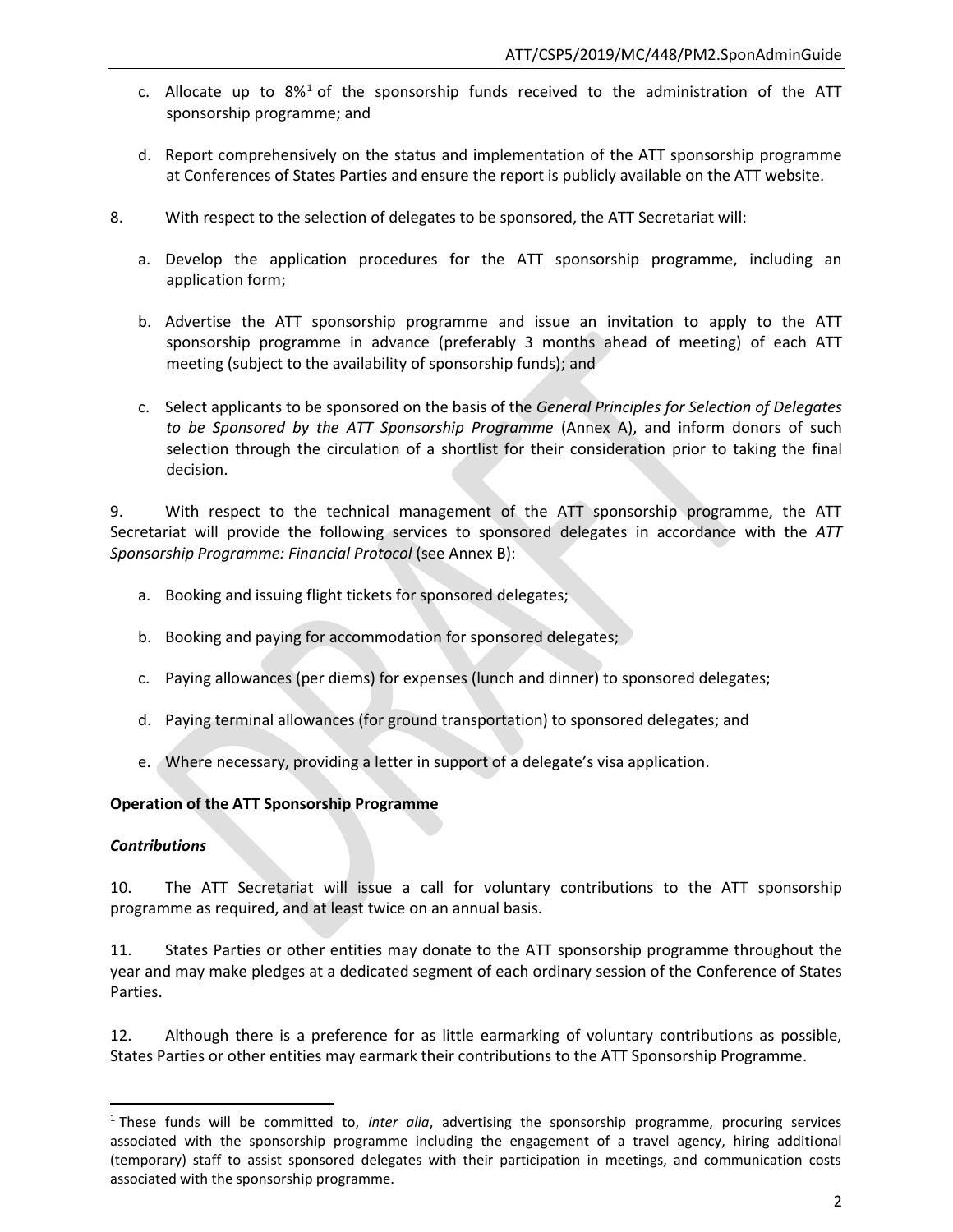13. The ATT Secretariat will keep a record of received contributions to the ATT sponsorship programme, and will inform States Parties of the amount of funds available for each series of CSP meetings.

# *Applications*

14. Administrative details regarding the application procedure to be followed by applicants shall be elaborated by the ATT Secretariat (see Annex C).

15. The ATT Secretariat will invite applications for sponsorship in advance of each ATT meeting where sponsorship funds are available.

16. The ATT Secretariat shall draft a shortlist of eligible applicants for sponsorship for each meeting where sponsorship funds are available and shall circulate the shortlist to States that have contributed to the ATT sponsorship programme since it was entrusted to the ATT Secretariat by CSP4 ('donors to the ATT sponsorship programme').

17. Subject to any input from a donor or donors to the ATT sponsorship programme, the ATT Secretariat shall decide on the applicants to be sponsored for each ATT meeting where sponsorship funds are available, based on the shortlist.

# **Auditing and Reporting**

18. The audit provisions as per Rule 10 of the ATT Financial Rules shall be applicable to the ATT sponsorship programme *mutatis mutandis*.

19. The ATT Secretariat shall report to the Conference of States Parties on the operations of the ATT sponsorship programme, including its financial status.

# **Final Provisions**

20. These Guidelines will be re-evaluated by the Conference of States Parties as appropriate.

21. In the event of a termination of the activities of the ATT sponsorship programme, outstanding bills shall be paid and the remaining donations shall be refunded.

\*\*\*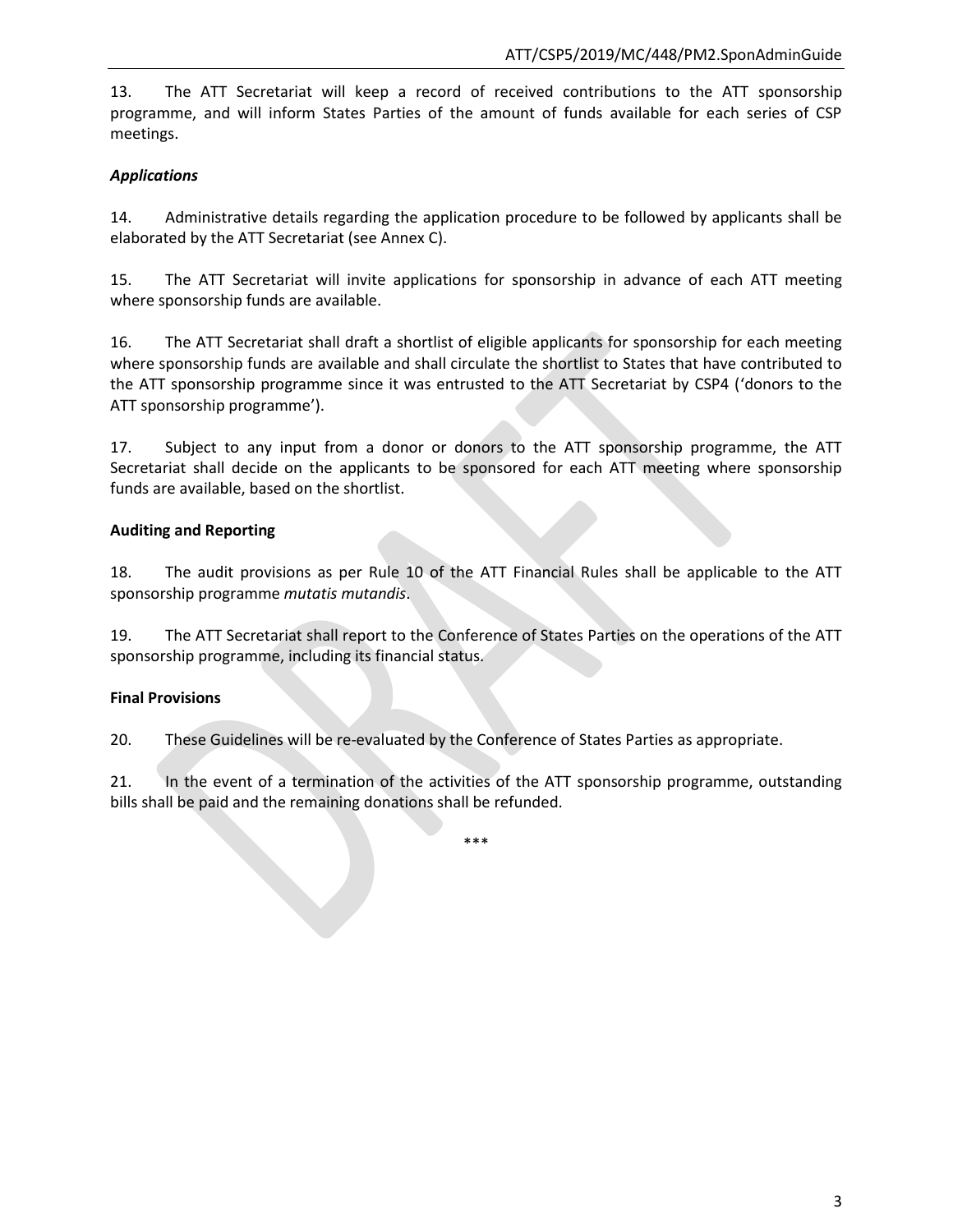## **ANNEX A. DRAFT GENERAL PRINCIPLES FOR SELECTION OF DELEGATES TO BE SPONSORED BY THE ATT SPONSORSHIP PROGRAMME**

## **Eligibility Criteria**

- 1. States may apply for sponsorship to attend an ATT meeting.
- 2. Applicants must fulfil all the application requirements developed in accordance with the Guidelines in order to be eligible for sponsorship.
- 3. Applicants must ensure that any sponsorship funding received from the ATT sponsorship programme does not duplicate funding received from other sources. In case of violation of this principle, future sponsorship may be withdrawn for up to two years.

## **Selection Criteria**

1. The following primary considerations shall apply to the selection of representatives from States on the OECD-DAC list as ODA recipients (as well as small economy States, including but not limited to small island states, not listed on the OECD-DAC list):

## *Primary considerations*

- Equitable regional representation considerations;
- Gender equality considerations, taking efforts to ensure the overall equal representation of women and men in ATT meetings;
- ATT Status (i.e. whether the applicant is a State Party, Signatory State, or a State that has not yet joined the Treaty), with due regard for ATT implementation and universalization priorities as determined by CSPs; and
- Expertise and role of applicant, including whether the applicant State is a member or office-holder of any committee or subsidiary body.
- 2. If there are insufficient funds available to sponsor all the applicants that are eligible to be selected for sponsorship following the application of the above primary considerations, the following secondary considerations shall apply to the selection of applicants:

#### *Secondary considerations*

- Political support for the ATT (including the applicant State's participation in past meetings as well as the ATT process more broadly such as voting status of the ATTrelevant UN resolutions);
- Whether the applicant State is in compliance with its financial obligations under the ATT; and
- Whether the applicant State has a presence (mission, consulate or embassy) in the city where the relevant ATT meeting is taking place enabling them to at least send a local representative.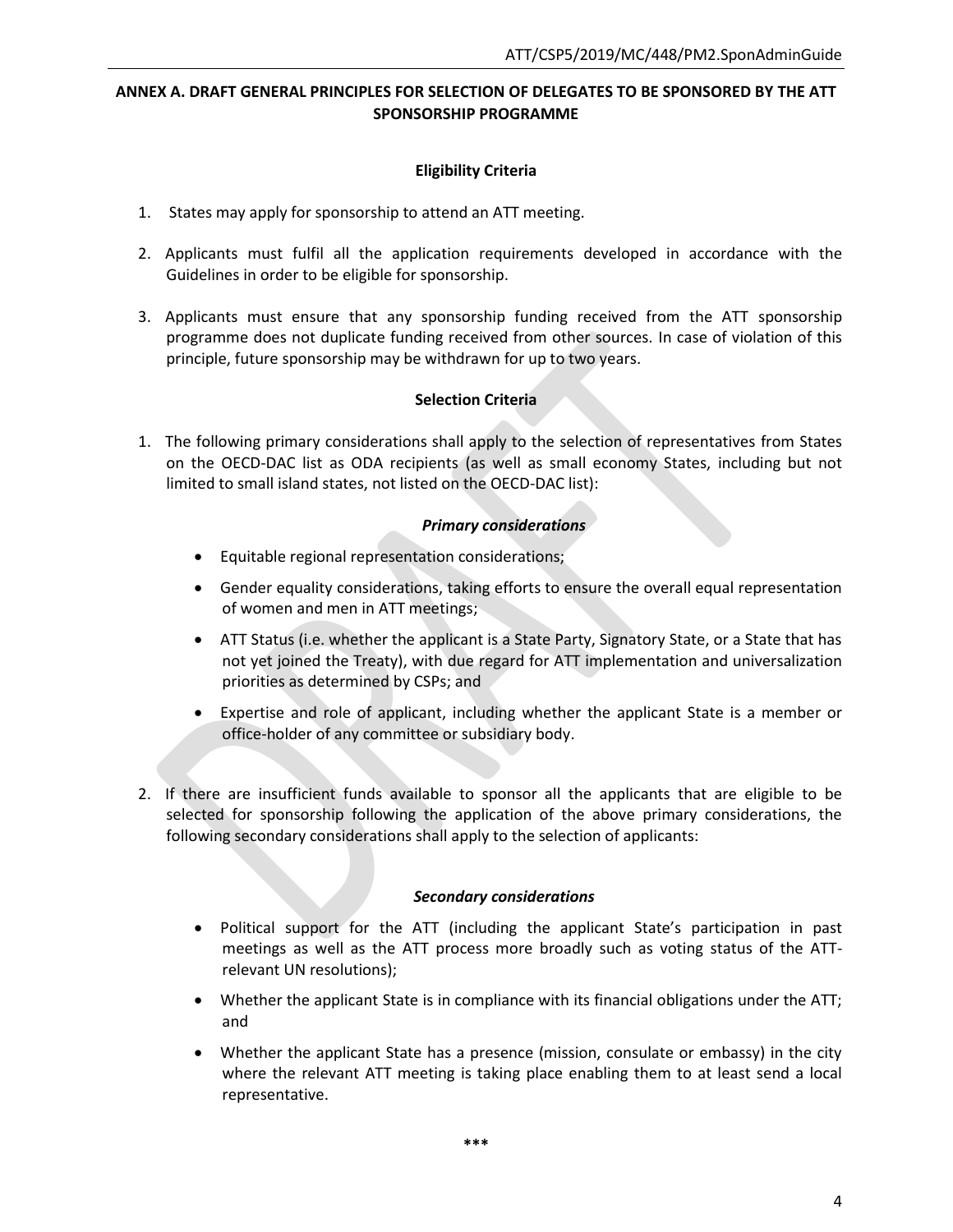#### **ANNEX B. ATT SPONSORSHIP PROGRAMME: DRAFT FINANCIAL PROTOCOL**

This protocol establishes guidelines for the determination of the financial entitlements of sponsored delegates.

# **Travel**

## *Flights*

- 1. Return, economy class flight from the closest airport of the delegate's country of residence to Geneva, or other location if a meeting or Conference of States Parties is taking place in a city other than Geneva. Flights will be booked and paid for by the ATT Secretariat. The ATT Secretariat will book the most cost-effective economy class round trip.
- 2. Sponsored delegates will receive an electronic ticket (e-ticket) for their travel.
- 3. Sponsored delegates will be responsible for all costs resulting from changes they make (e.g. changes to the arrival and/or departure date(s)), including cancellations, once the tickets have been purchased. Such costs will be deducted from the sponsored delegate's per diem allowance.
- 4. Under very exceptional circumstances (such as a medical emergency or death in the delegate's family), the ATT Secretariat may cover the cost of changes made to a ticket.
- 5. Under no circumstances will the ATT Secretariat cover expenses that result from changes in travel arrangements that it has not authorised, that arise as a consequence of the delegates fault or negligence (e.g. missing a flight), or those unrelated to participation in the relevant meeting or Conference.

#### *Ground transportation*

- 6. Where meetings are held in Geneva:
	- a. Sponsored delegates will receive a *terminal allowance* to facilitate their travel to and from the airport in their home country. The terminal allowance will be calculated as follows: sponsored delegates will be reimbursed for the costs of their travel to the airport in their home country, upon submission of a receipt, and will receive the equivalent amount in USD cash to facilitate their return journey from the airport in their home country to their home;
	- b. Sponsored delegates will obtain a free transportation card at the vending machine in the baggage collection area in Geneva airport; and
	- c. Sponsored delegates will receive a free transport card from the hotel booked by the ATT Secretariat covering the duration of their stay.
- 7. Where meetings are held outside Geneva:
	- a. Sponsored delegates will receive a *terminal allowance* to facilitate their travel to and from the airport in their home country. The terminal allowance will be calculated as follows: sponsored delegates will be reimbursed for the costs of their travel to the airport in their home country, upon submission of a receipt, and will receive the equivalent amount in USD cash to facilitate their return journey from the airport in their home country to their home;
	- b. Sponsored delegates will receive an additional *terminal allowance* to facilitate their travel to and from the airport in the country where the meeting is being held ('host country'). This will be determined according to the city where the meeting is being held and the transport options available; and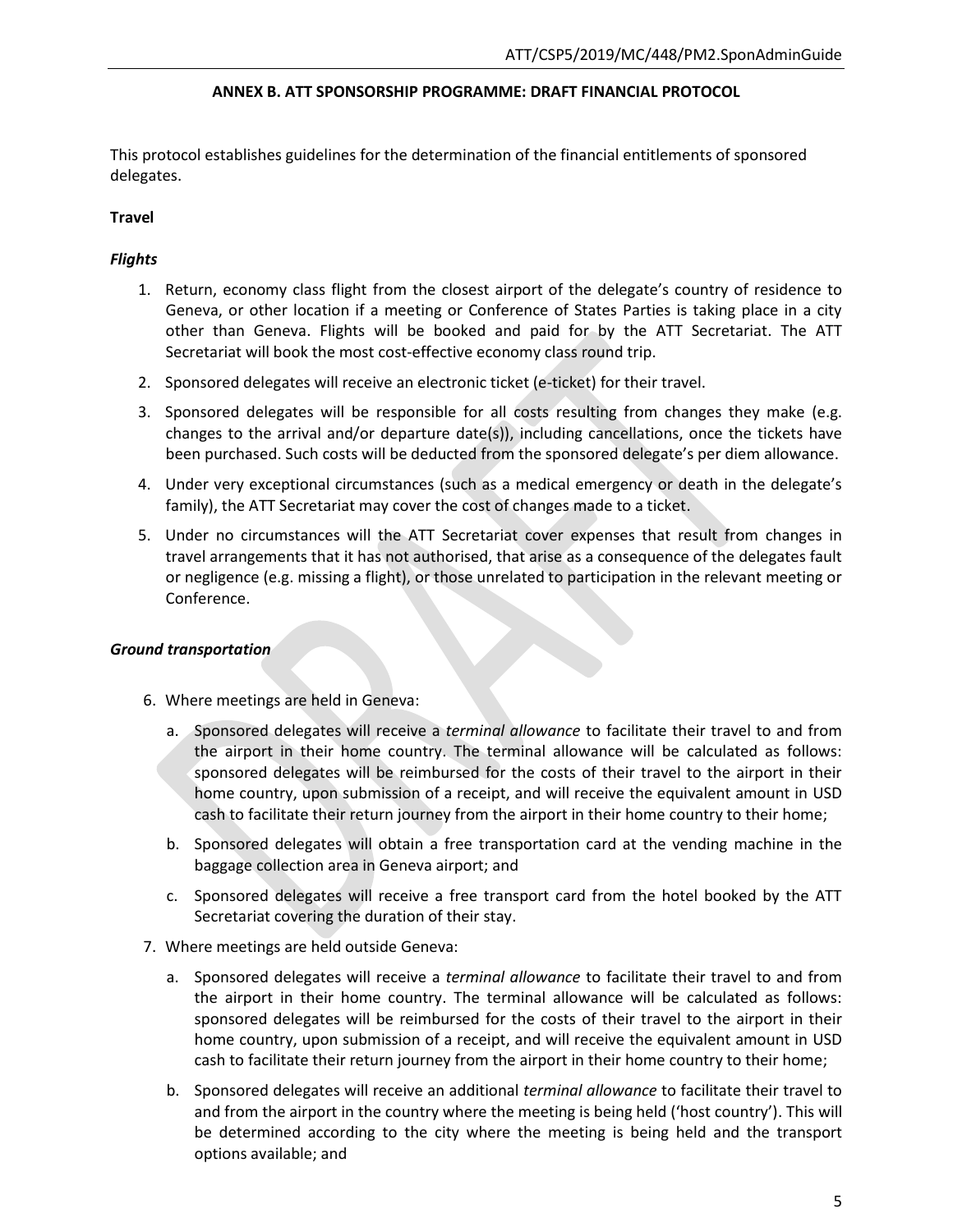- c. Where the hotel accommodation is not within walking distance (1 km, approximately 15 minutes) of the meeting venue or where a sponsored delegate has a disability, sponsored delegates will receive an additional stipend to cover the costs of travelling to and from the meeting venue by public transport (determined according to venue location and local pricing).
- 8. The costs of any additional travel undertaken by the sponsored delegate during his/her stay that do not relate directly to participation in the ATT meeting will be borne by the sponsored delegate.

# **Insurance**

The ATT Secretariat will cover the bare/basic minimum required for travel and medical insurance in accordance with Schengen visa requirements*.* 

## *Travel*

1. The ATT Secretariat will obtain travel insurance for each sponsored delegate.

## *Medical*

- 2. The ATT Secretariat will obtain basic medical insurance for each sponsored delegate.
- 3. The ATT Secretariat does not cover life insurance for sponsored delegates. Therefore, it is the responsibility of all sponsored delegates to ensure that they obtain adequate insurance prior to their travel to Geneva or other location if a meeting or Conference of States Parties is taking place in a city other than Geneva.
- 4. The ATT Secretariat will not take responsibility for any claims that may result from inadequate or insufficient insurance coverage.

# **Visas**

- 1. Sponsored delegates are responsible for applying for all necessary visas (including transit visas) for travel in a timely manner.
- 2. ATT Secretariat will provide sponsored delegates with a letter confirming his/her participation in the relevant meeting.
- 3. Sponsored delegates will be reimbursed in USD cash for the cost of their visa upon provision of an original receipt (which can be in the form of the visa itself) to the ATT Secretariat.
- 4. Where there is no relevant embassy/consulate in the country of residence of the sponsored delegate, the ATT Secretariat will reimburse the reasonable/direct costs associated with obtaining a visa from the nearest/most cost-effective relevant embassy/consulate.

# **Airport Fees**

1. Sponsored delegates will be reimbursed in USD cash for the cost of any airport fees/taxes upon provision of an original receipt to the ATT Secretariat.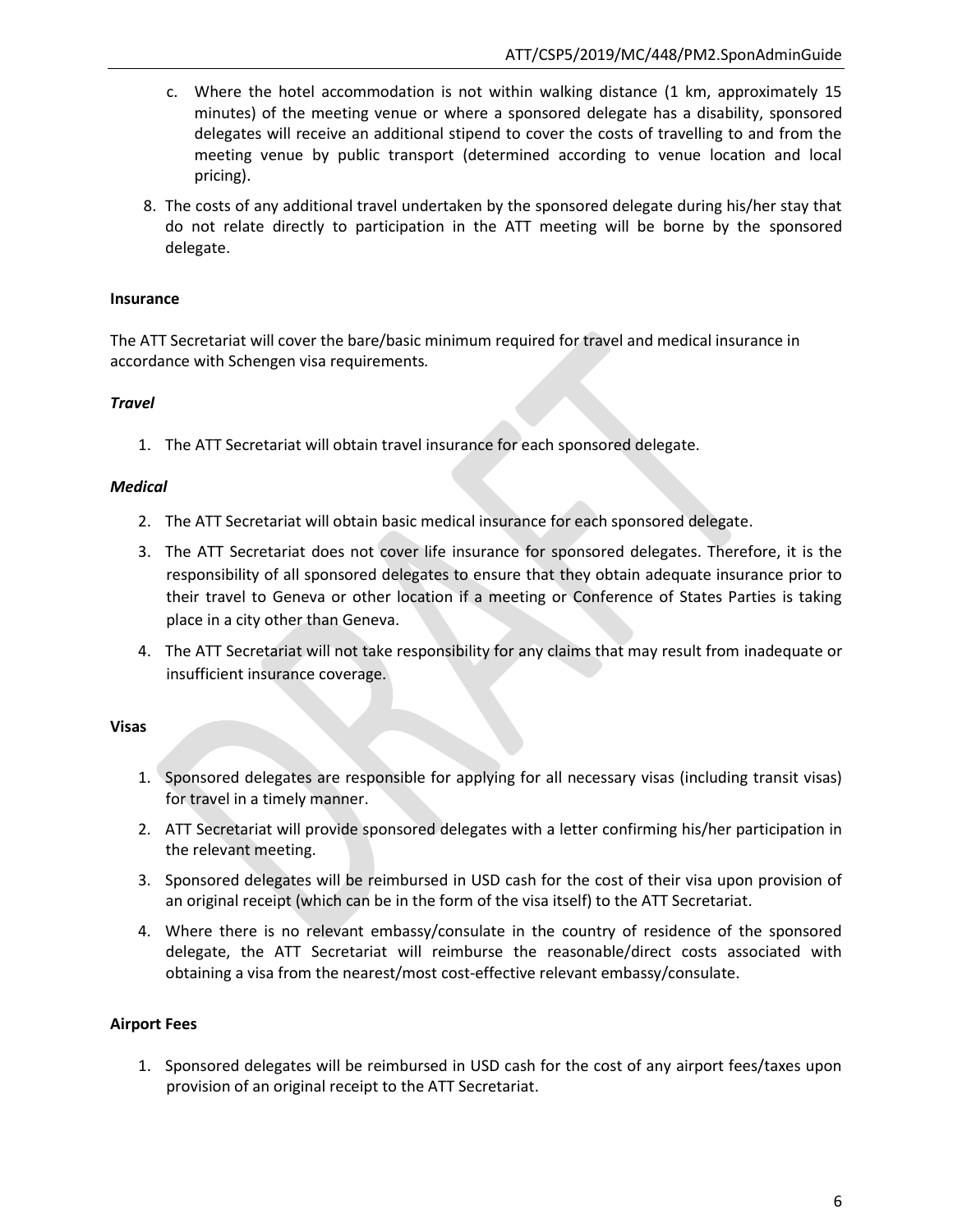## **Accommodation**

- 1. Accommodation will consist of a standard room, single occupancy, breakfast included.
- 2. Accommodation will be booked and paid for directly by the ATT Secretariat.
- 3. Accommodation will include the night prior to the start of the meeting/Conference and will end the day after the last day of the meeting, unless the flight itinerary differs from these dates.
- 4. Any additional expenses (telephone calls, mini-bar, room service, laundry etc) incurred by the sponsored delegate during his/her stay must be paid in full by the sponsored delegate upon check out.

## **Per diems**

## *Scope*

- 1. Per diems are intended to cover the costs of meals and other necessities during the sponsored delegate's travel to and participation in the ATT meeting.
- 2. Hotel accommodation, including breakfast, will be paid directly by the ATT Secretariat.

## *During travel/transit*

3. Sponsored delegates will receive an allowance of USD 40 per 24 hours of travel.

# *During the meeting/Conference*

4. Sponsored delegates will receive a daily allowance of 70 USD per day for expenses (lunch (USD 30) and dinner (USD 40)) (adjusted to take into account any meals provided by the host or meal vouchers provided by the ATT Secretariat).

# *Payment*

5. Sponsored delegates will receive 100% their per diems in USD cash on the morning of the first day of attendance.

# **Administrative provisions**

- 6. Sponsored delegates can obtain reimbursement for expenses and daily allowances referred to in this protocol on condition that the following principles and procedures are observed:
	- a. The sponsored delegate should, in principle, provide original versions of all available receipts. Photocopies or scanned copies are acceptable only in well-justified circumstances (e.g. return train tickets and other expenses incurred for the return trip etc.).
	- b. Where reimbursement or daily allowance is made in cash, the sponsored delegate will attest to having received the full amount of reimbursement or daily allowance by personally signing the form specified by the ATT Secretariat.
	- c. The ATT Secretariat reserves the right to reject claims that are not in line with the provisions of this protocol.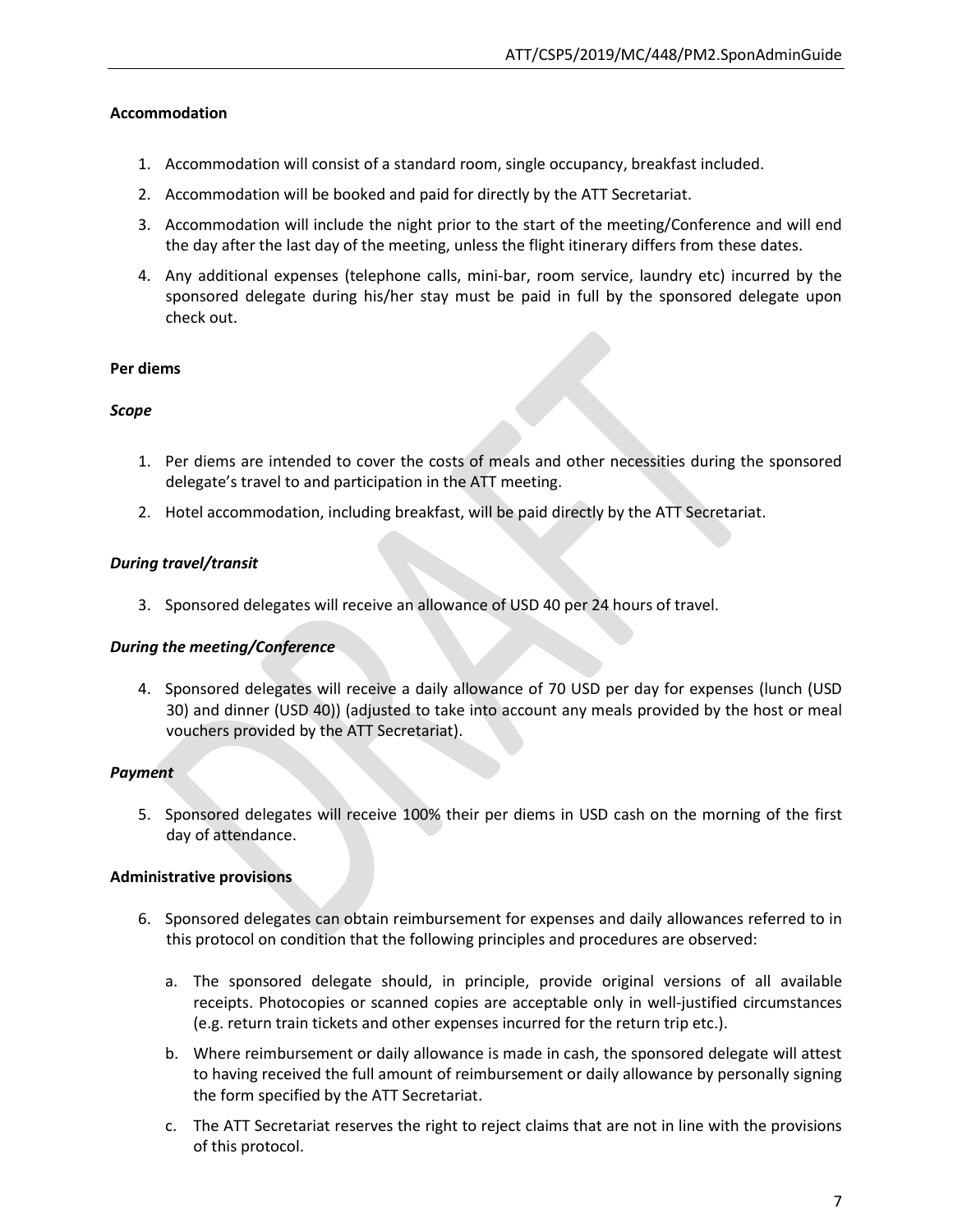d. The ATT Secretariat reserves the right to completely or partly reject claims in cases of noshow, unjustified early departure or any other form of absence of the sponsored delegate from relevant ATT activity.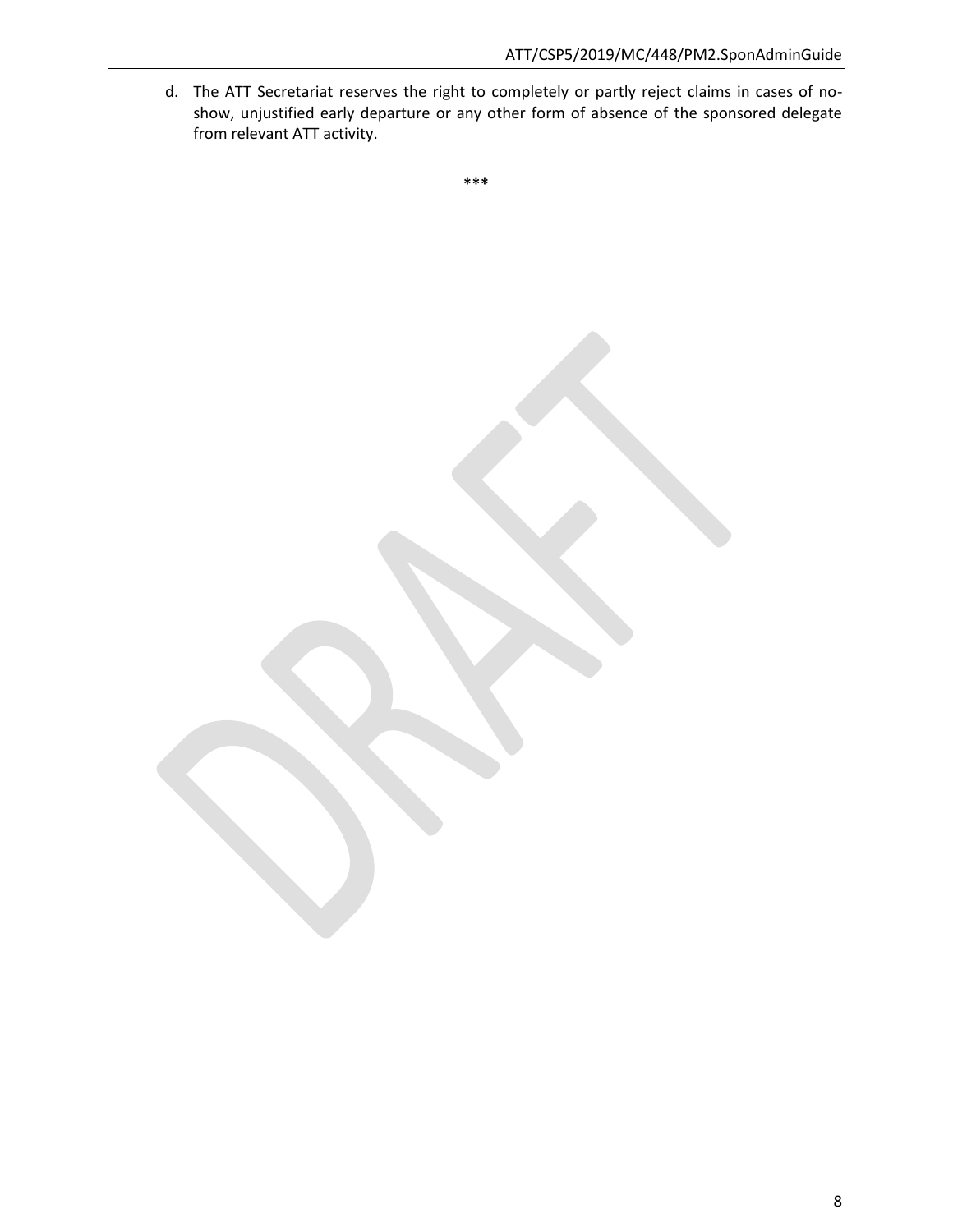## **ANNEX C. ATT SPONSORSHIP PROGRAMME: DRAFT APPLICATION FORM**

#### **CSP5 PREPARATORY MEETINGS AND CONFERENCE IN 2019**

Please submit the following documents to the ATT Secretariat at e-mail: [info@thearmstradetreaty.org](mailto:info@thearmstradetreaty.org) by **07 December 2018**:

- 1. *Note Verbale* signed by the relevant Government institution;
- 2. Completed application form;
- 3. Copy of the applicant's passport; and
- 4. Copy of applicant's health insurance policy (if applicant has one).

#### **Please type or use BLOCK LETTERS**

z.

| <b>STATE INFORMATION</b>                                                                                                                                                       |                 |            |        |  |  |  |
|--------------------------------------------------------------------------------------------------------------------------------------------------------------------------------|-----------------|------------|--------|--|--|--|
| <b>Name of State</b>                                                                                                                                                           |                 |            |        |  |  |  |
| <b>MEETING INFORMATION</b>                                                                                                                                                     |                 |            |        |  |  |  |
| Please indicate which CSP5 meetings you are applying for sponsorship to attend:<br>(note: the possibility to be sponsored for all meetings is subject to funding availability) |                 |            |        |  |  |  |
| 29 January - 01 February 2019<br>1.<br>Working Group Meetings and First CSP5 Informal<br>Preparatory Meeting (Geneva)                                                          |                 | Yes $\Box$ | No     |  |  |  |
| 2. 02 - 05 April 2019<br>Working Group Meetings and Second CSP5<br>Informal Preparatory Meeting (Geneva)                                                                       |                 | Yes $\Box$ | No     |  |  |  |
| 3. 26 - 30 August 2019<br>Fifth Conference of States Parties to the Arms<br>Trade Treaty (Geneva)                                                                              |                 | Yes $\Box$ | No     |  |  |  |
| <b>PERSONAL INFORMATION</b>                                                                                                                                                    |                 |            |        |  |  |  |
| Family Name <sup>2</sup>                                                                                                                                                       |                 |            |        |  |  |  |
| <b>First Name</b>                                                                                                                                                              |                 |            |        |  |  |  |
| Middle/Other                                                                                                                                                                   |                 |            |        |  |  |  |
| Date of Birth                                                                                                                                                                  |                 |            |        |  |  |  |
| <b>Gender (tick box)</b>                                                                                                                                                       | Male $\sqrt{ }$ |            | Female |  |  |  |
| <b>Nationality</b>                                                                                                                                                             |                 |            |        |  |  |  |
| Ministry/Department/Agency                                                                                                                                                     |                 |            |        |  |  |  |
| <b>Position/Job title</b>                                                                                                                                                      |                 |            |        |  |  |  |
| E-mail                                                                                                                                                                         |                 |            |        |  |  |  |
| <b>Mobile Phone Number</b>                                                                                                                                                     |                 |            |        |  |  |  |
| <b>Work Phone Number</b>                                                                                                                                                       |                 |            |        |  |  |  |

 $\overline{a}$ 

<sup>2</sup> Please give the first and family names exactly as they appear in your passport